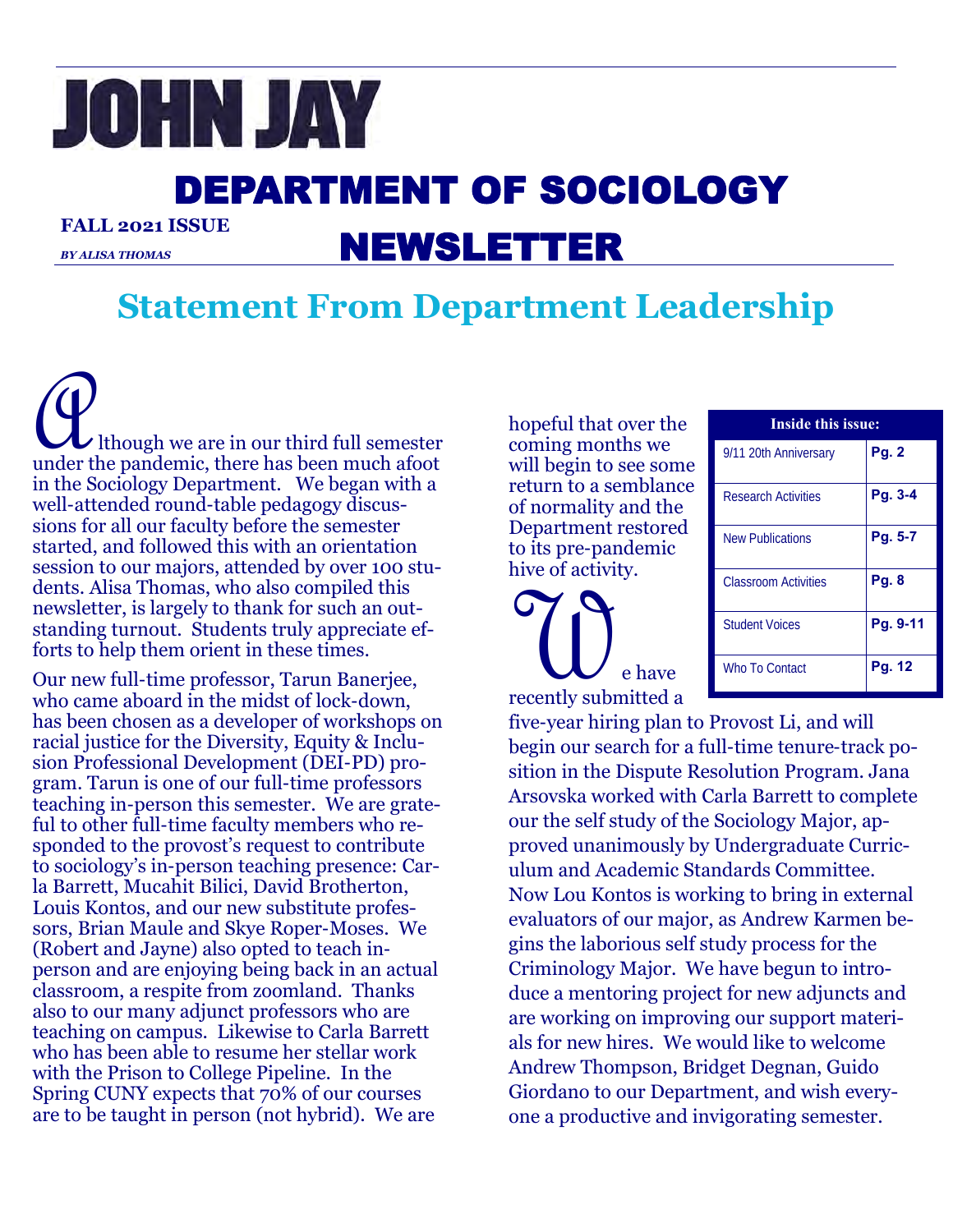# **20th Anniversary of 9/11**

# **Mucahit Bilici Interview**



In the approaching 20th anniversary of 9/11, Professor [Mucahit](https://www.gc.cuny.edu/Page-Elements/Academics-Research-Centers-Initiatives/Doctoral-Programs/Sociology/Faculty-Bios/Mucahit-Bilici)  [Bilici](https://www.gc.cuny.edu/Page-Elements/Academics-Research-Centers-Initiatives/Doctoral-Programs/Sociology/Faculty-Bios/Mucahit-Bilici) (GC/John Jay, Sociology), author of *[Finding Mecca in](https://press.uchicago.edu/ucp/books/book/chicago/F/bo14127843.html)* 

*[America](https://press.uchicago.edu/ucp/books/book/chicago/F/bo14127843.html)*, reflects on how the attack and the U.S. response to it have affected the American Muslim community, of which he is a member.

### **The Graduate Center: How did 9/11 impact the progress that immigrant Muslims were making toward integrating into American society and culture?**

**Bilici**: It was a curse and a blessing. While most literature is focused on the subsequent practices of discrimination, targeting, and overall racism towards Muslims, I find it disingenuous not to acknowledge the fact that 9/11 actually accelerated Muslim integration. Muslims were seeking inclusion and equality before 9/11, as they still do after it, and 9/11 gave Muslim identity in the United States unprecedented recognition, even if it was mostly negative. With some undeniable suffering, hard work, and cultivation of civic skills, immigrant American Muslims were able to secure greater integration.

### **GC: In your 2012 book** *[Finding Mecca in Ameri](https://press.uchicago.edu/ucp/books/book/chicago/F/bo14127843.html)[ca](https://press.uchicago.edu/ucp/books/book/chicago/F/bo14127843.html)* **you explored the ways that Muslims were finding a home in the U.S. Twenty years after 9/11, how do you think Muslim Americans are faring?**

**Bilici**: The American Muslim community includes large African American and various convert (white, Latinx, etc.) communities and this, together with the coming of age of a large cohort of second- and thirdgeneration Muslims, means that America was already home — the only home — for at least a third of Muslims in the U.S. However, for immigrant Muslim communities, like many other immigrant communities, the transformation of America into a home and homeland has been a laborious process. There was a time when at least some Muslims saw America as spiritually unclean and morally suspect. They saw no point in interfaith encounters. Some were even skeptical that the English language could function properly as a Muslim language. Today, we are far beyond such distant, doubtful attitudes. Today, American Muslims practice their version of American patriotism in ways that are not merely pragmatic but theological. So, yes, Muslim immigrants found a home in America and their children not only

know no other place as home but are increasingly growing proud of it Islamically.

### **GC: Where were you on 9/11 and what are your memories of that day?**

**Bilici**: I was a graduate student in Ann Arbor, Michigan, at a seminar. My prior perception of the American Muslim community, of which I am a part, was optimistic, especially in comparison to Muslim-majority countries. American exceptionalism seemed to work, even from an Islamic point of view. Free from political authoritarianism and the traditional clergy's institutional control, American Muslims could produce a better Islam — that was both my observation of the sentiments of most American Muslims and my own wishful thinking. That sentiment was crushed under the collapsing weight of the Twin Towers. It inaugurated a depressive era, one American Muslims have not fully come out from, even 20 years later. This is what I mean when I say 9/11 has been both a curse and a blessing.

### **GC: How would you assess the U.S. response to 9/11 and what is one thing you'd change about it if you could?**

**Bilici**: The U.S. government's tendency to securitize all things Muslim or Islamic is an absolute blunder. Most Muslim-originated grievances, anti-Western sentiments, and violence have very little to do with religion. They are about identity. You have to respect the dignity of a people, any people (and that includes "rednecks" in the U.S. whose revolt takes the form of post-truth politics). Power is surely needed but should always be deployed smartly. U.S. invasions of Muslim countries in the Middle East and mass detention of domestic Muslim individuals were poisonous practices. I need not mention President Trump's various racist policies and targeting of Muslims. A show of strength can also take the form of understanding and civility. The U.S. response to 9/11 lacked any such sophistication or humanity, and we are still seeing the results of those mistakes today.

### **GC: Is there anything else you'd like to add?**

**Bilici**: With the U.S. departure from Afghanistan and the various lessons learned in the last three administrations, my hope is that the Biden administration will have the vision and will to pursue a more rational and dignifying relationship with its Muslim interlocutors, domestic and foreign. As for American Muslims, I have no doubt they will fare well. They are Americans, after all.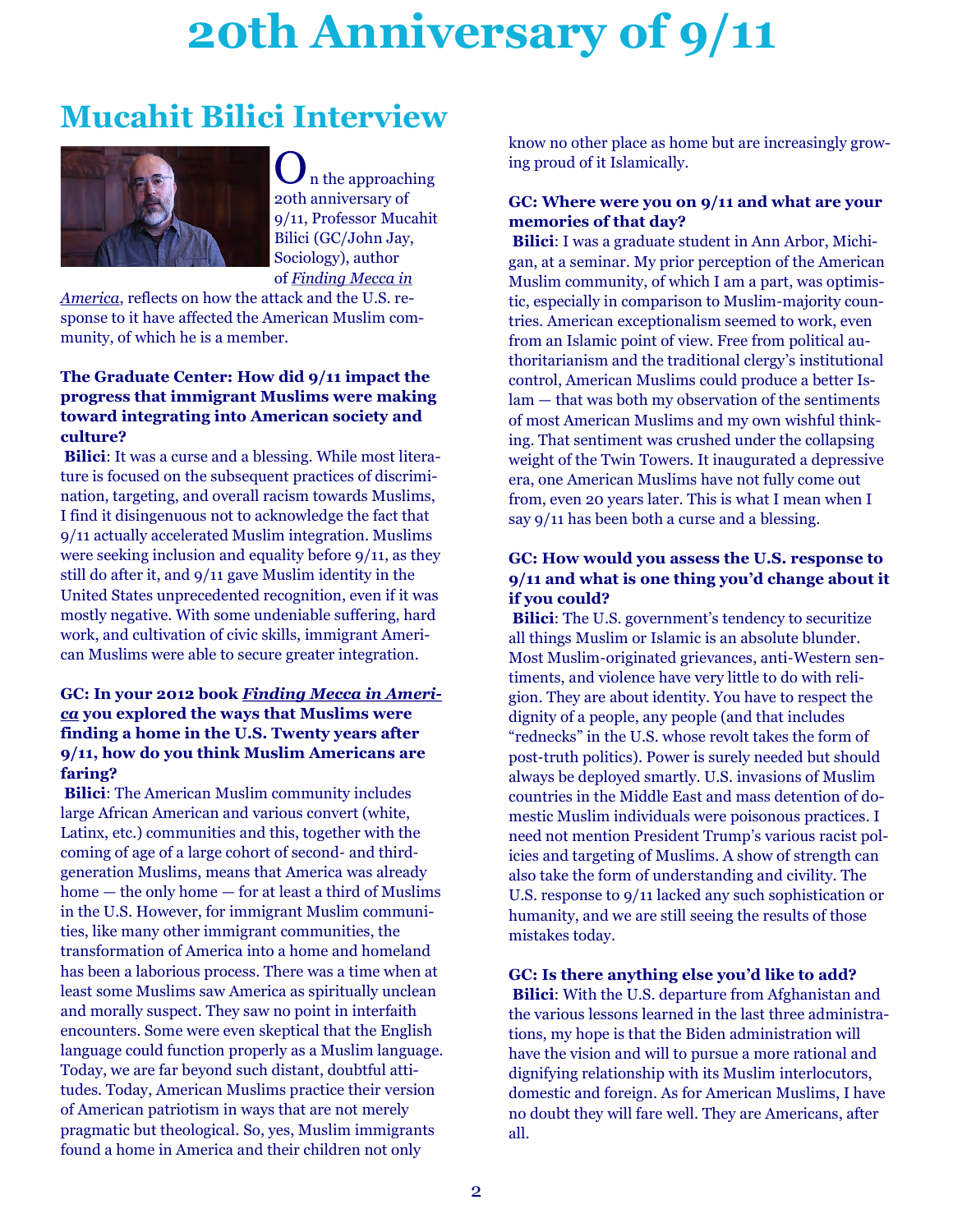# **RESEARCH ACTIVITIES**

### **Henry Pontell**



In the winter and spring of 2021, Distinguished Professor Henry Pontell engaged in the following professional and research activities**.**

*Earlier development of some of this work involved John Jay undergraduate student research assistants, some of whom who have gone on to careers in law enforcement and government agencies, the FBI, private industry, and law school. They are: Eimer Baez, Elizabeth Luder, Carmen Mejia, Harini Maragh, Niven Hemraj, Josselyn Klinger, Nicolle Ramirez, Brian Moriarty and Ivan Yeung.*

 $\sqrt{\frac{1}{n}}$  April 14<sup>th</sup>, he gave an honorary lecture for a commemorative conference in Portugal (planned for an in-person visit before the pandemic) for the *CJS (Interdisciplinary Research Centre on Crime, Justice and Security) of the School of Criminology of the Faculty of Law of the University of Porto, XV CJS Conference, entitled "Thinking About White-Collar Crime: theory, practice and policy." The conference was part of the commemoration of FDUP's 25th Anniversary.*

ith Professor Mary Dodge of the University of Colorado he co-edited a Special Issue of *Crime, Law and Social Change (Volume 5 No. 3,* April 2021*) "Political Crime and Corruption Take Center Stage,"* and co-authored the introduction

to the volume which documents current major issues in corruption and white-collar crime.

He also co-authored the lead article for the issue, *"In-Your-Face Watergate: Neutralizing Government Lawbreaking and the War Against White-Collar Crime."* The piece documents elements related to white-collar and government crime during the Trump administration up to, and including the attack on the Capitol. It has already attracted considerable positive national attention, including major Tweets and interviews by nationally acclaimed jounalists (Eli Stokols, White-House reporter for the Los Angeles Times, and Pultizer-Prize winner, David Fahrenthold of the Washington Post).

 $\bigcup$  n July 1<sup>st</sup> he was a guest on Ian Masters' nationally syndicated NPR broadcast, *Background Briefing*, to discuss the article and its relationship to current and forthcoming indictments naming the Trump organization and individual officers brought by the NYC prosecutor's office. Renowned historian and professor emeritus, Spencer Ohlin, commented that the article was, "…*a devastating indictment of a genuine white collar criminal extraordinaire….I can only wish that the article could be required reading for ALL Americans."* Preeminent social deviance theorist and professor emeritus Erich Goode noted: *"This is a brilliant article. It's very useful for anyone in the sociology of deviance and criminology generally, and in the study of white collar criminality specifically. The point that the trivialization of Trump's offenses redraws the line regarding what is prosecutable is important."*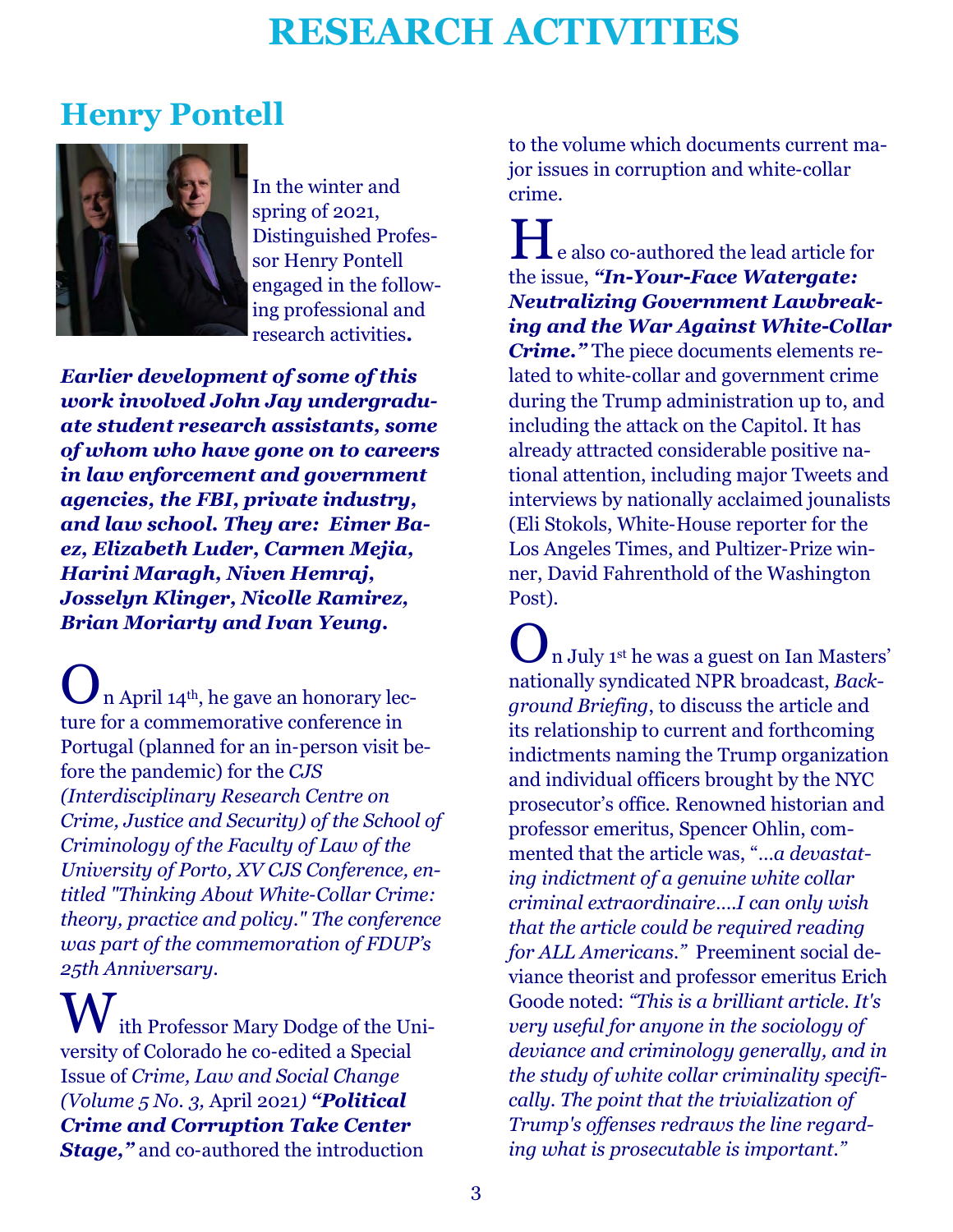# **RESEARCH ACTIVITIES**





# **Jayne Mooney**

*On August 2021 it was announced that Jayne Mooney was elected as Vice-Chair of the ASC Division on Critical Criminology & Social Justice!*



# **David Brotherton**

I n May of 2021 Day<br>Brotherton gave a n May of 2021 David

webinar on "Youth Gangs in Long Island: Myths and Realities," to more than 100 immigration lawyers in New York organized by the Long Island Immigrant Legal Assistance Center, and in June a second webinar on the subject of "Resilient Training Against Transnational Gangs (RESCAT)" organized by the Latin American and Caribbean Research Centers at Florida International University and NYU.

In August he was interviewed by Elizabeth<br>Robinson and Marisela Marquez for "No n August he was interviewed by Elizabeth Alibis" radio show on KCSB (California) about the "New York City Deportation Pipeline Project" funded by NSF and for the radio program "Top of the Mind" produced by BYU on the subject of "Gang legalization in Ecuador."

In September DB participated in the national launching of CM3 (Credible Mesn September DB participated in the na-

senger Mentoring Movement). This exciting new initiative "seeks to establish a series of local Credible Messenger Initiatives around the nation" and "aims to transform thousands of lives while helping to redefine justice policy as we know it by providing viable, innovative models of healing, restoration and empowerment." This follows his 4 year evaluation of the initiative at the Department of Youth Rehabilitation Services located in Washington, D.C. John Jay has committed to support this initiative in its national aspirations.

Finally, DB has accepted the position of Co-<br>Editor-in-Chief of the International Journal Editor-in-Chief of the International Journal of Critical Criminology with Professor Jayne Mooney to run from January 2022 for 3 years. Both the Sociology and Criminology Ph.D. programs will provide research assistants in this exciting new endeavor for the college and the department.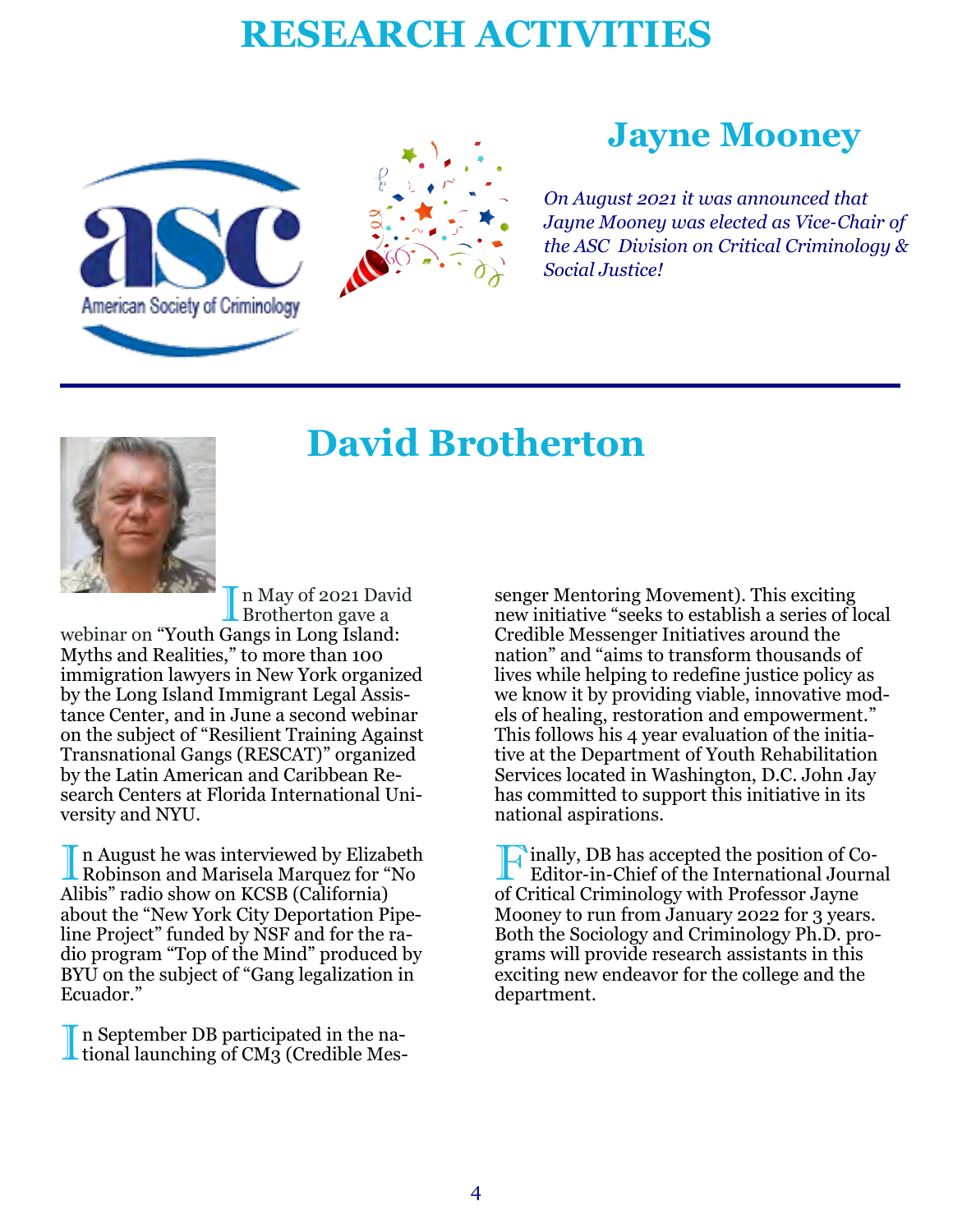# **NEW PUBLICATIONS**

#### **Jan Yager**

### ESSENTIALS OF VICTIMOLOGY



# **Jan Yager**

*Essentials of Victimology* is an engaging new textbook for anyone seeking to gain a fundamental understanding of the field. Renowned author Jan Yager provides an awareness of the evolution of the discipline of victimology, as well as an understanding of the early and current theories, and a discussion of key concepts. The text includes practical, upto-date chapters on victims and their interactions with the criminal justice system and on the medical and legal help available to victims. In addition, the major violent, property, and white-collar or economic crimes are explored in separate chapters.

# **Henry Pontell**

### Henry Pontell recently completed the inpress book (with Ghazi-Tehrani), *Wayward Dragon: White-Collar and Corporate Crime in China*

(Springer, *Series on Asian Criminology*), which represents the culmination of over 10 years of fieldwork and research on forms of fraud and corruption in the country.

A partial list of pre-publication endorsements from major international scholars includes the following:

*Filling a sizable gap in the literature regarding the pervasive problem of white-collar crime in China, this book avoids the simplistic "China-bashing" often found in the popular media, focusing instead on* 

*broader societal, political and economic conditions that have made China a dominant global player in both legitimate and illegitimate markets. Thorough and engaging, it is an important scholarly work.*

**Robert Tillman, Professor Emeritus, St. John's University**

*Crime follows opportunity, and the rise of China has provided criminal opportunities in abundance. As its economy grows and its military capacity intensifies,* 

White-collar and corporate crime in China: a comparative analysis of enforcement capacity and non-issue making

Adam Kavon Ghazi-Tehrani, Natasha Pushkarna, Puma Shen, Gilbert Geis & **Henry N. Pontell** 



Springer

*what happens in China has global implications. This important book provides a disturbing picture of white collar crime in China and its wider impact. It deserves the attention of China specialists, comparative criminologists, and regulatory scholars alike.* **Peter Grabosky, Professor Emeritus, Australian National University**

*My book of the year. This might be the book of the decade. White-collar and corporate crime in focus, this well-written, edgy, theoretical and disturbing book illuminates how this particular type of crime has always been a silent companion of China's glamorous economic growth in the past four decades.* **Liqun Cao, Professor, Ontario Tech University**

*Pontell and Ghazi-Tehrani's important book offers a comparative analysis of* 

*white collar crime in China. Featuring a treasure trove of white-collar crime case studies and situated in the broader criminological literature, the book is a mustread for anyone interested in corruption, corporate crime, comparative criminology and Chinese law and society.* 

**Benjamin van Rooij***,* **Chair in Law and Society, University of Amsterdam***,* **Global Professor of Law, Univerisity of California, Irvine.**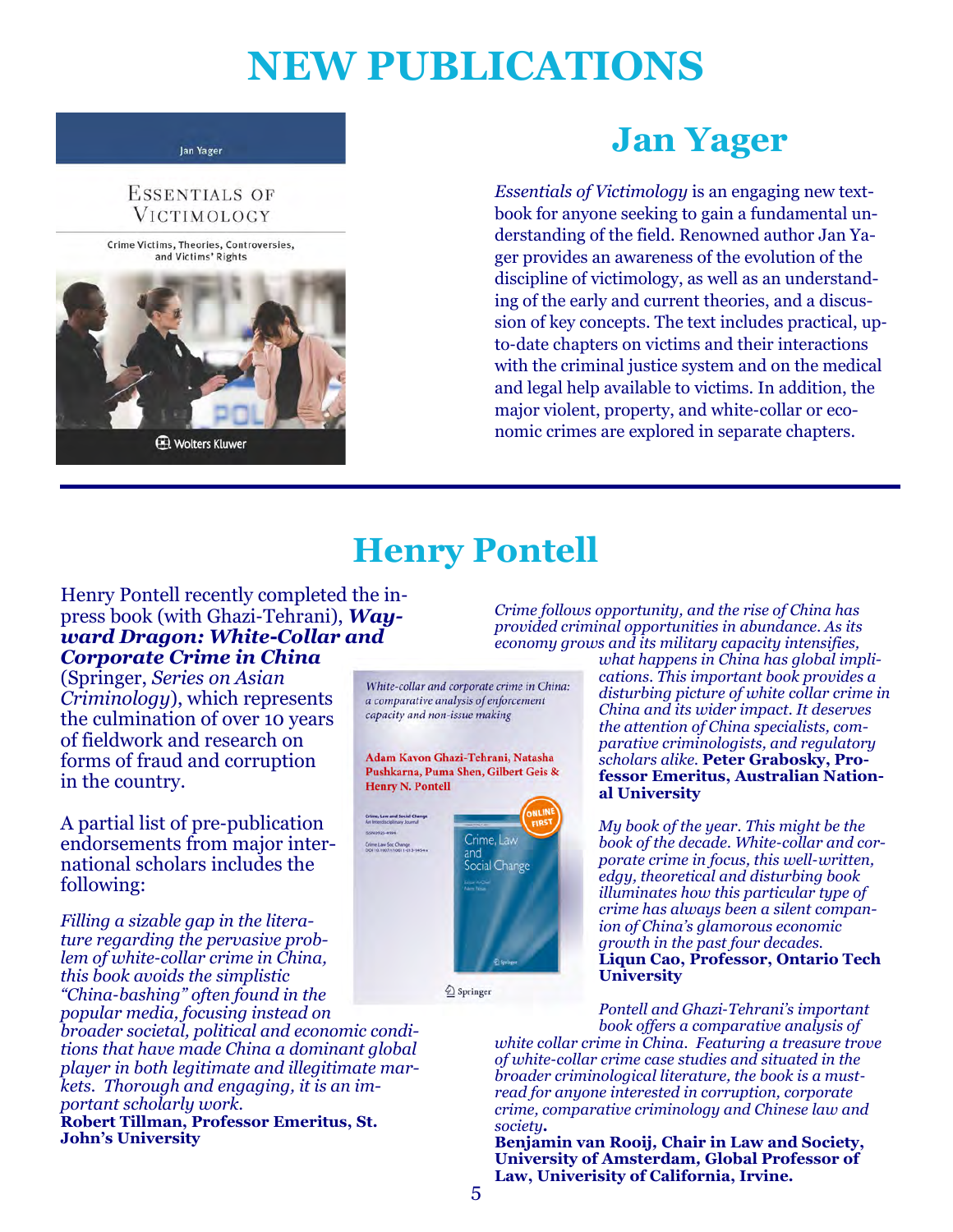# **NEW PUBLICATIONS**



Routledge International Handbook of Critical Gang **Studies** Edited by David C. Brotherton and Rafael Jose Gude

# **David Brotherton**

**Professor Brotherton published Routledge International Handbook of Critical Gang Studies in July 2021 co-edited with Rafael Gude. This is one of the largest handbooks ever produced with over 750 pages and more than 60 authors.** 

### **Following are two of the reviews:**

"Spanning the globe, this extraordinary book provides exciting and theoretically informed analyses that challenge the status quo, provoke difficult conversations, and compel the reader to view social

justice and inequality as central to contemporary gang studies. A tour de force that will stimulate and create pause for reflection, it is simultaneously a major chronicle of our times."**Walter S. Dekeseredy***, Professor, West Virginia University*

"Gangs are much maligned, misunderstood and demonised. While gang members are caricatured as thugs, deviants, drug dealers and the criminals. Gangster is a term all too often mis-used to stigmatise the marginal and criminalise racial groupings of young people. Yet, gangs can be sites of resistance that offer marginalised young people a space for collective identify formation to contest the militarised policing and suppression efforts of settler colonialism that lingers in so many parts of the world. The *Routledge Handbook of Critical Gang Studies* unpacks these caricatures. Drawing on original studies from Africa, Central and Latin America, Asia, Canada, Europe and United States this compendium debunks the shortfalls of reactionary approaches, such as gang suppression. Based on rich ethnographies, biographies and qualitative methods the 49 chapters apply theories from critical, cultural, de-colonial, Indigenous, Latina and southern perspectives to unearth rich new understandings about gangs as spaces of identity, resistance and belonging. It is essential reading for anyone remotely connected to the correctional and criminal justice systems, such as social workers, police, lawyers, legislators and of course students and academics from an array of disciplines in the social sciences, including criminology, law, sociology, anthropology, social work, public policy, humanities, cultural studies and history." **Kerry Carrington***, Professor, QUT Centre for Justice, Queensland University of Technology, Brisbane Australia*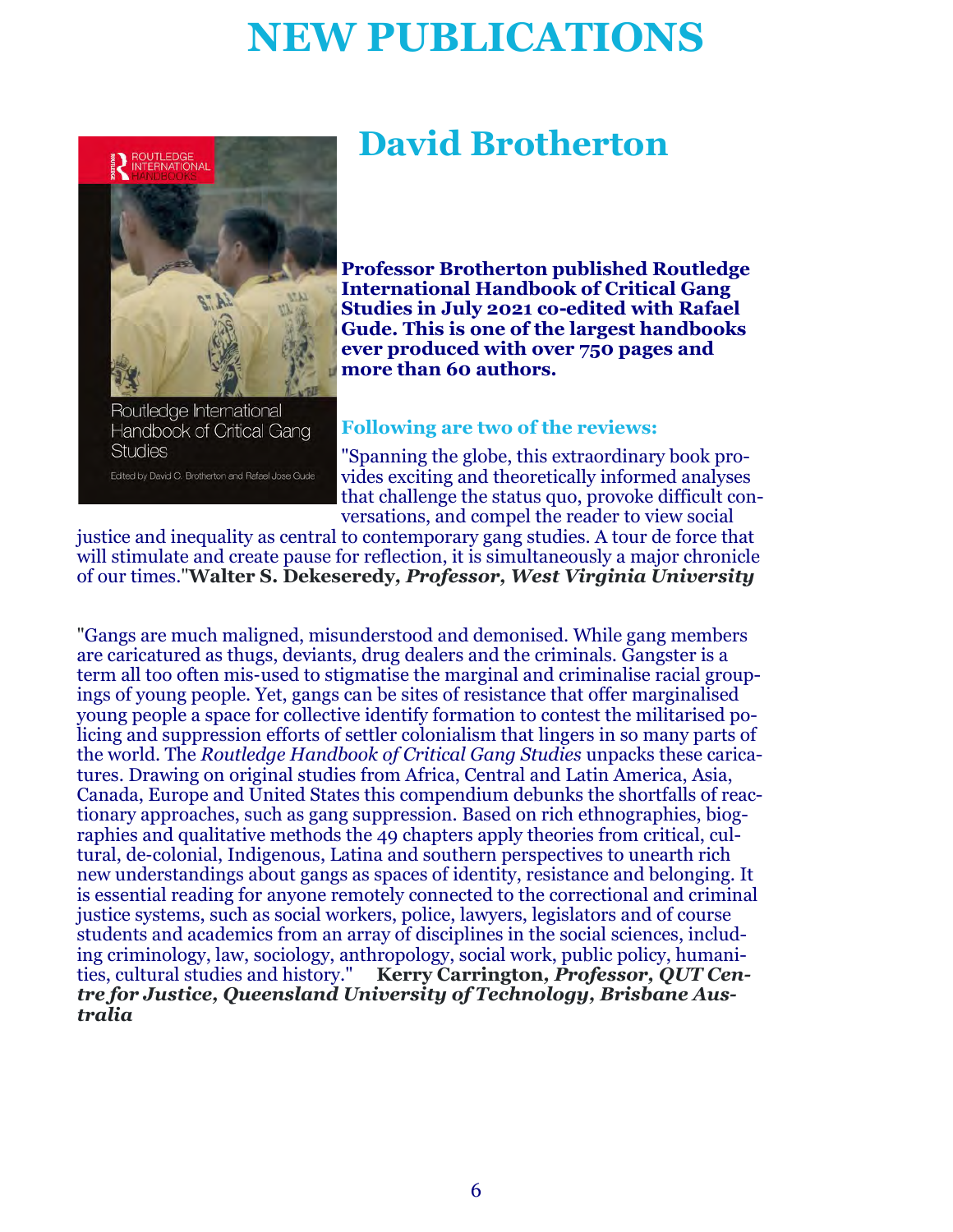# **NEW PUBLICATIONS**



85N 1100 8001 155N = 1956-212

**UT AN INFORMATION CONTROL** 

**Antonio Alvarez-Benavides**

Our colleague Antonio Álvarez-Benavides has coordinated with Emanuele Toscano a special issue on the global growth of new farright for the journal Política y Sociedad entitled: *Nuevas articulaciones de la extrema derecha global: actores, discursos, prácticas, identidades y los retos de la democracia*.

This issue bets on qualitative research methods and the sociology of action for researching far-right political parties and groups. It compiles excellent contributions about the Spanish, Italian, Canadian, and American cases. Jeffrey Alexander analyses the Frontlash / Blacklash dynamics in the US, followed by an extensive commentary by Rubén Díez. Brieg Capitaine and Denisse Helly focus on the Canadian Christian Heritage Party and their hate speech. Pablo Rocamora and Eva Espinar study the neo-fascist discourse of Hogar Social in Spain. Two other articles deal with the new far-right Spanish political party Vox, where Mateo Ballester analyses its use of history as a political tool, and Antonio and Francisco Jiménez its cultural counterprogramming and anti-feminism. Finally, Emanuele Toscano explains the possibilities of the close-up investigation using the CasaPound example in Italy.

Open access: <https://revistas.ucm.es/index.php/POSO>

# **Patricia Johnson Coxx & Kathryn Kikandall, Open Stax Reviewers!**

Two professors in the Sociology Department were Reviewers for the recently published (2021) open source textbook, OpenStax, Introduction to Sociology 3e. The open source book is excellent, foundational, resourceful and accessible (licensed and free) for ALL SOC students. The OpenStax textbook is highly recommended by several JJC faculty .

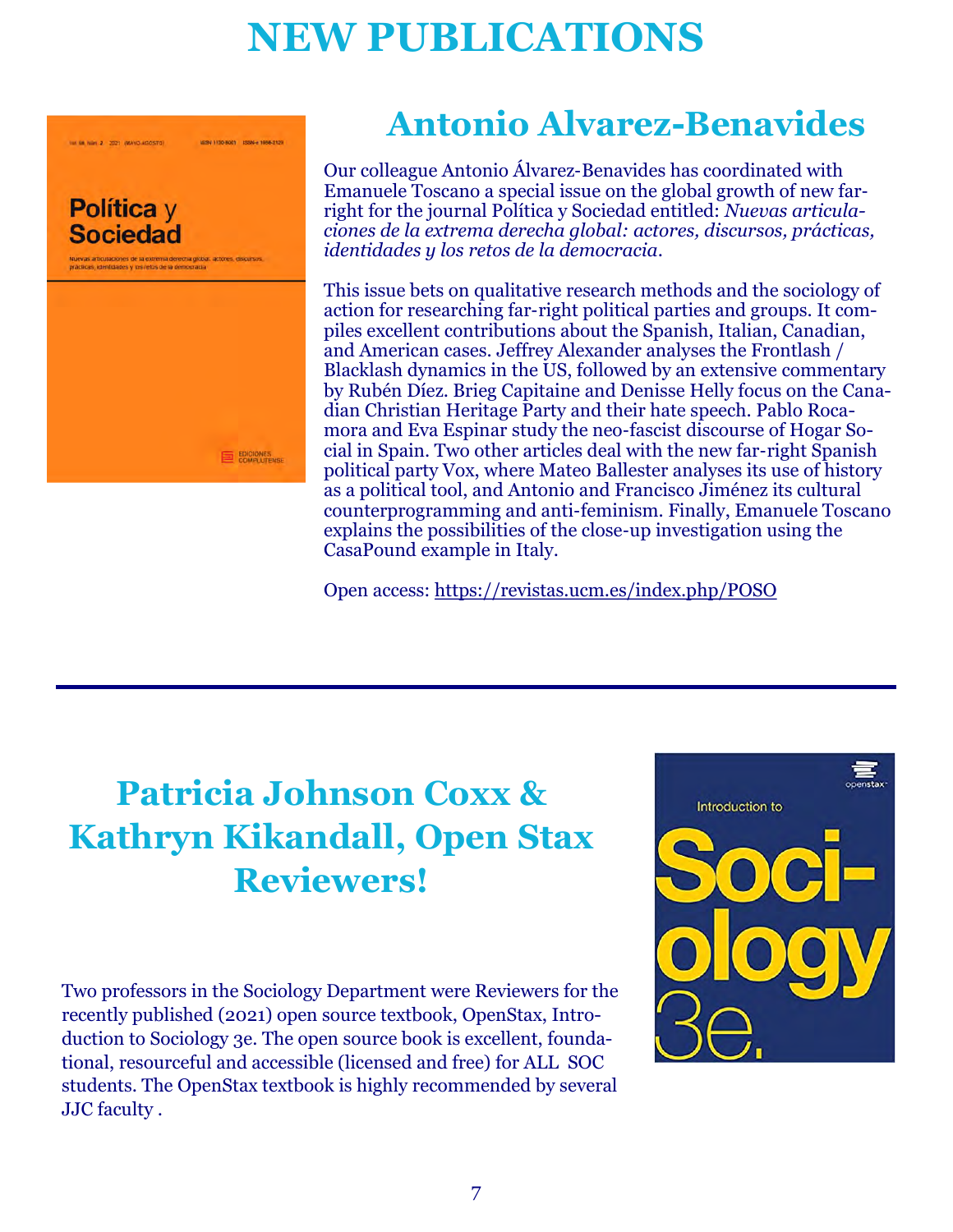# **WHAT'S GOING ON IN THE CLASSROOM?**

Snapshot of some students in **Professor Patricia Johnson's SOC 101-11, Introduction to Sociology class**, who were studying Chapter 21: Social Movements and Social Change in the textbook, OpenStax, Introduction to Sociology 2e. They used their Zoom profile to express their call for social change. Note, this does not include the entire class since many wanted to remain anonymous. P.S. *Education is Power* is the professor.



# **Dr. Ann Wolbert Burgess comes to John Jay!**



On Monday September 27th, **Professor Jan Yager** interviewed living legend **Dr. Ann Wolbert Burgess** via ZOOM for her SOC 236– Victimology class. Dr. Ann Wolbert Burgess is an internationally recognized pioneer in the assessment and treatment of victims of trauma and abuse. *Mindhunter*, a new Netflix drama about Federal Bureau of Investigation profilers, includes a main character based on the work and Forensic research of Dr. Ann Wolbert Burgess. Her work continues in the study of elder abuse in nursing homes, cyberstalking, and Internet sex crimes. She teaches courses in Victimology, Forensic Science, Forensic Mental Health, Case Studies in Forensics and Forensic Science Lab.

### **CLICK LINK TO SEE INTERVIEW**

8 **[https://us02web.zoom.us/rec/share/rziZOo\\_tpuvEVuoAxkhN41DwB3r8n6izLZE\\_](https://us02web.zoom.us/rec/share/rziZOo_tpuvEVuoAxkhN41DwB3r8n6izLZE_-zm7xCunDMkAokP6sZCAclUwIxio.dIo4Ax7LkabBTKbP) [zm7xCunDMkAokP6sZCAclUwIxio.dIo4Ax7LkabBTKbP](https://us02web.zoom.us/rec/share/rziZOo_tpuvEVuoAxkhN41DwB3r8n6izLZE_-zm7xCunDMkAokP6sZCAclUwIxio.dIo4Ax7LkabBTKbP) Passcode: \*85.+TbI**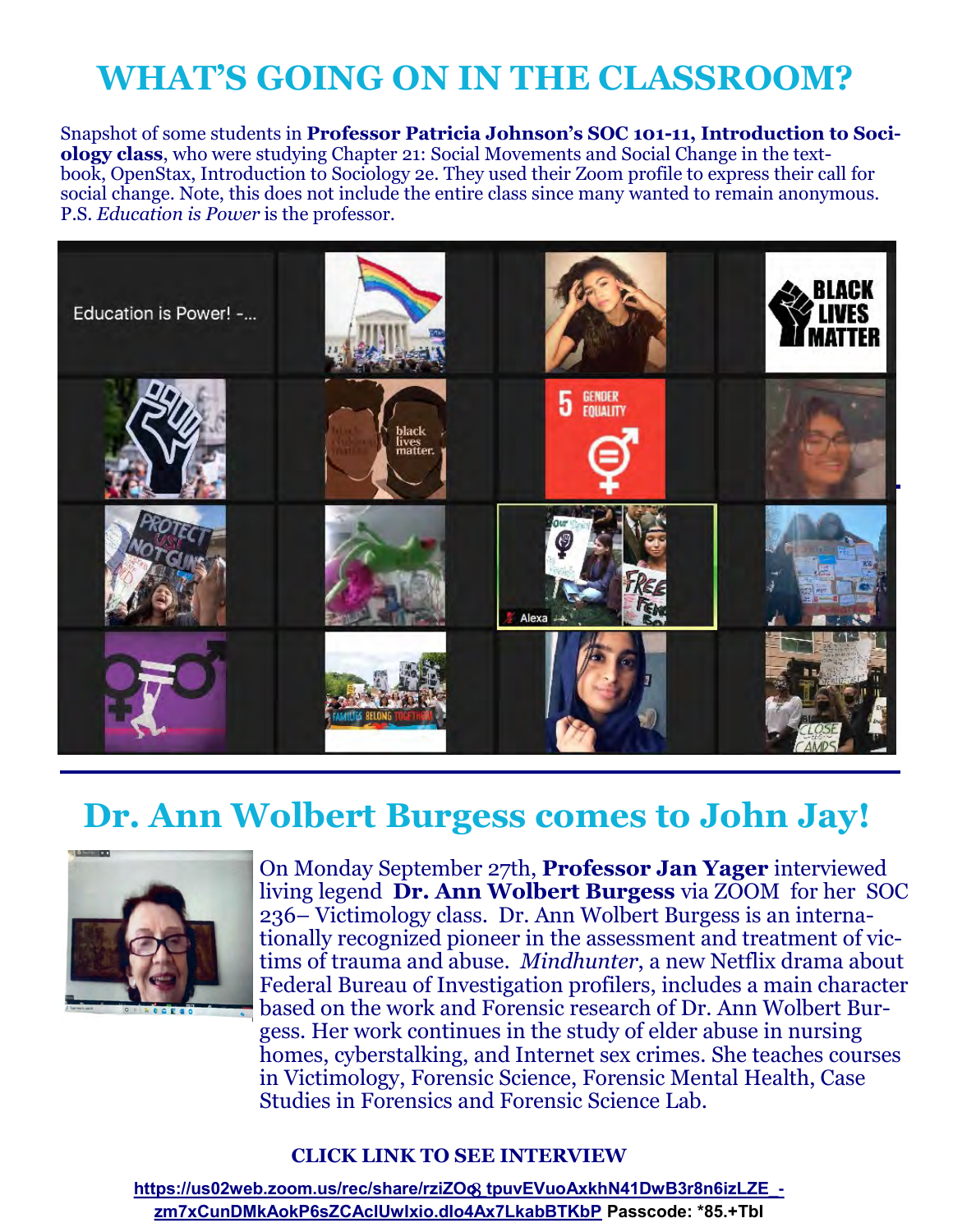# **STUDENT VOICES**





**Dear Freshman** *Jaclyn Katzenberger, Criminology Major Class of 2022*

First off, welcome to John Jay freshmen students! Congratulations, you've entered a great school and you're going to have such an amazing four years here. The good thing about right now is that you're here and in person to make new friends and learn from some of the best professors. What the trick is to having a successful school year is managing your social life and Academic studies. The fact of the matter is, it's not easy. Someone else's experience is not going to be the same for you. However, it's a good thing I'm here to give you a few tips and tricks (from a senior who's *been through it*). My first piece of advice is a bit of a double-edged sword: don't be afraid to say no, but don't be afraid to say yes. Now let me explain, the first couple of weeks you've been at school is when the work load is going was light. If someone asks you to go out *say yes.* That's how you're going to begin your social life. No one has the same class schedule though, so if you're essentially drowning in work, it's okay to say no. People will understand because eventually everyone is going to drown in their

work. Next, plan ahead. It sounds so simple, and it doesn't require a planner to do. If you want to go out on the weekend, set aside time on the weekday to get some work done. That way you have most, if not all of your weekend to do whatever you want. I can attest to that, I decided to have no classes on Fridays, and I would get all my work done that day so I could do whatever on the weekend. One last thing before you go off to class or to hang out with friends is to have fun. This is going to sound counterproductive, but you are only an undergrad one time in your life. School is incredibly important, but have fun with it. Form study groups regardless of major, take a class that interests you outside of your major, and join clubs. There are so many ways that you can fuse academics and your social life. Find something that fits you the best though because I've had my time to figure this all out. Now it's up to you.



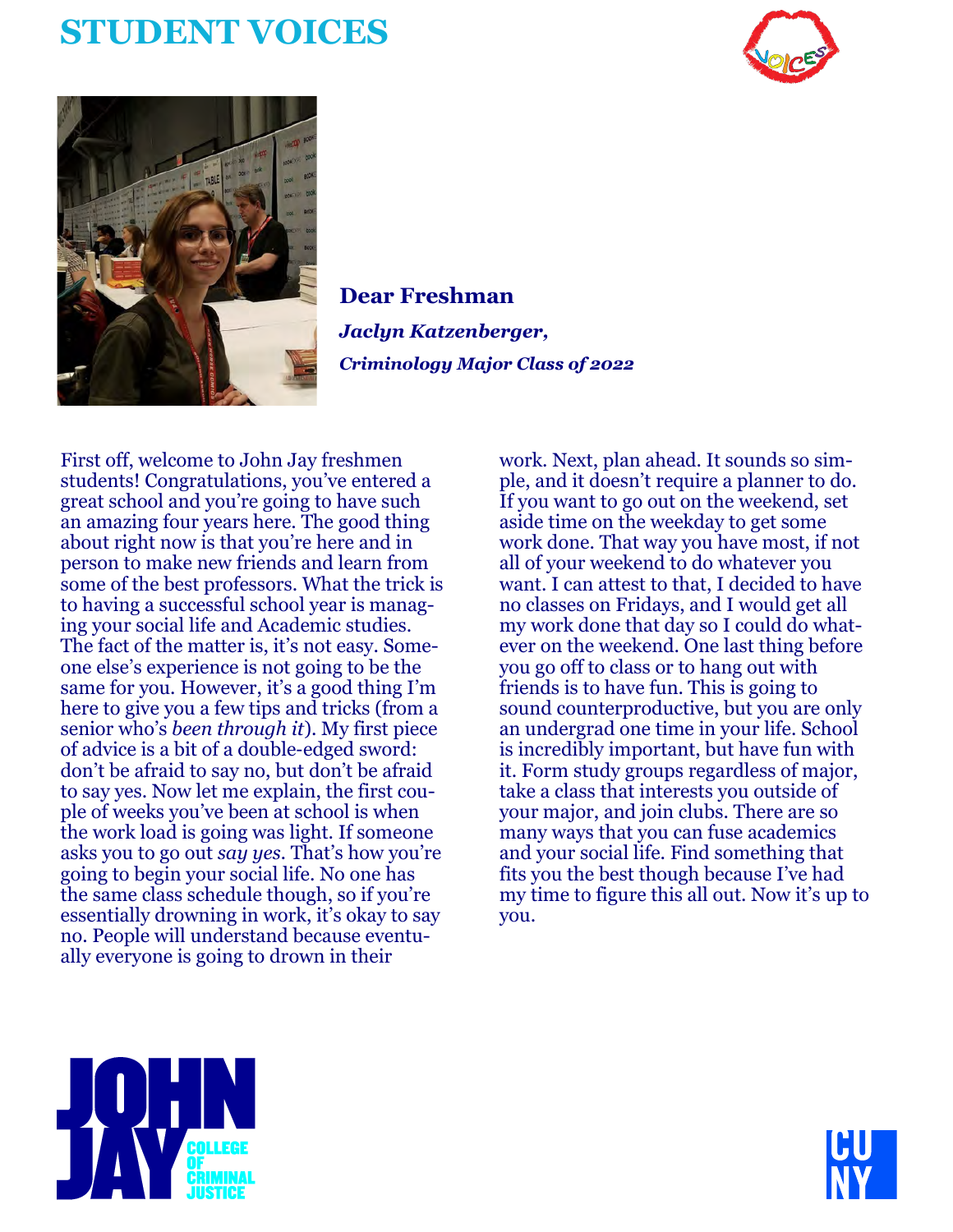# **STUDENT VOICES**

### **A Journey of Perseverance-Yareli Perez**

### *Criminology Minor*

The pandemic has filled my life with challenges, challenges that I learned to transform into opportunities. I was suddenly forced to live life in a new way starting in March. I never imagined I would take an online class yet had to adapt to the idea that this was the new and only means of learning during the pandemic. I also recall the image and feeling of the empty train on my way to work, trying my best to remember the time in which they were once overcrowded and filled with busy, fast-paced passengers. For the first time ever, New York City and its people had fallen into a deep sleep, no longer awake with the usual, never-ending noises in the street. This struck me the hardest since a city already filled with individualism now had the added traits of fear, for the pandemic, and further isolation the 6ft apart mandate, use of masks, and regulation of going out only for essential workers.

However, I was determined not to let this pandemic have a hold of me with that same fear and loneliness I saw instilled in other people's faces. I continued my usual routine of going to work and appreciated still having a job, my health, but most of all, people with whom to surround myself with: friends, family, even strangers. School was another challenge, especially in keeping my motivation, but I knew the end goals of getting my education and being a step closer to obtaining my degree were worth it. To help with this, I took up activities I had let go of

in the midst of maintaining all my focus on my studies such as drawing, yoga and meditation, and learning a new language. I began to see that a balance of both an academic and personal/social life were needed if I was going to be successful. Now, I am on my last semester working on my courses, my research, but most of all, on myself. While I was able to find my drive in continuing my life during the pandemic, my hope is that others do the same and remember that we must always keep moving



**Artwork by-Yareli Perez**





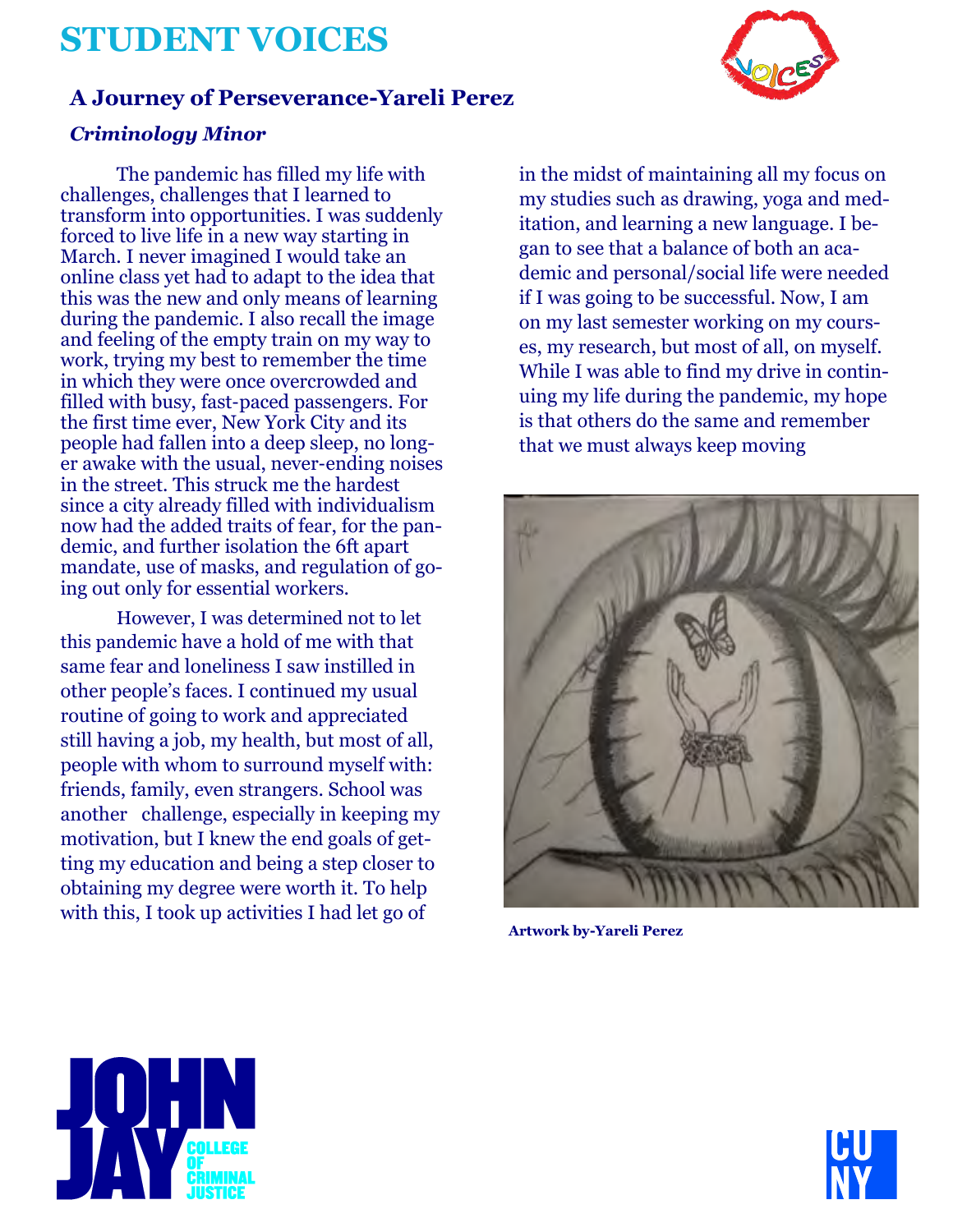# **STUDENT VOICES**



### **Adonia Escalano**

### *Dispute Resolution Certificate*

My name is Adonia Escalona. My major is Deviance, Culture, and Culture, currently, I am a senior and my minor is Art and the Dispute Resolution Certificate. Coming back to school hit me very hard to a different reality than I thought since I was used to online

learning. I was adapting to my schedule which is a hybrid so on most days I have online classes mixed with in-person classes and only two days out of the week that I just have an in-person class only. Since this was my first time in a year going to campus I was somewhat annoyed because I have to travel one hour and thirty minutes to forty minutes and be awake around 6:10-6:15 and be out of my house by 7:00-7:30, to make sure I am not late I usually am an hour early for my first class. But to my surprise, I ended up falling in love with the campus and was quick to find some of the resources to adapt to being in person out of my own curiosity.

I currently work at the Center for Career Professional Develop-

ment (CCPD) as a work-study student on campus, then I am a Peer Success Coach and enrolled in SOC 381 the internship course. I had to adapt to doing work-study in person this semester unlike last semester where it was remote but I feel content at my job. On Thursdays, I help facilitate sophomore transfer seminars as a Peer Success Coach, and this semester it is the first time that they are running these courses to help accommodate them. I felt nervous to do my role but as the semester progresses I am slowly easing into my role and I generally still have a lot to learn. I was nervous for my internship course because at the very beginning of the semester I got fired before I really started my role due to the sched-



ule that I had set with the CCPD and the Peer Success Coach it was causing a schedule conflict. Unfortunately, the days that I was available were not compatible and I had to be let go to find a new site for the internship. I was extremely anxious because if I didn't find an in-

ternship by the end of the semester I would have to be granted an incomplete and I tried so hard to prevent that by taking the steps to secure an internship early.

Life is always going to be unexpected and unpredictable, I contacted professor Volpe and she helped me secure an internship at PRASI since it was two weeks after I got let go from my previous internship. I felt like the process was quick to find another one. This internship was online and that was a big factor in me accepting the internship considering how my schedule is designed with the

other jobs that I already have in place, this internship was extremely flexible and catering to my schedule. PRASI is different than what I thought it would be but I do like how everything is starting off within the internship and I'm really grateful for this opportunity. Time management is a huge part of my semester and I'm balancing everything as a full-time student and organizing my job roles, building myself up day by day.